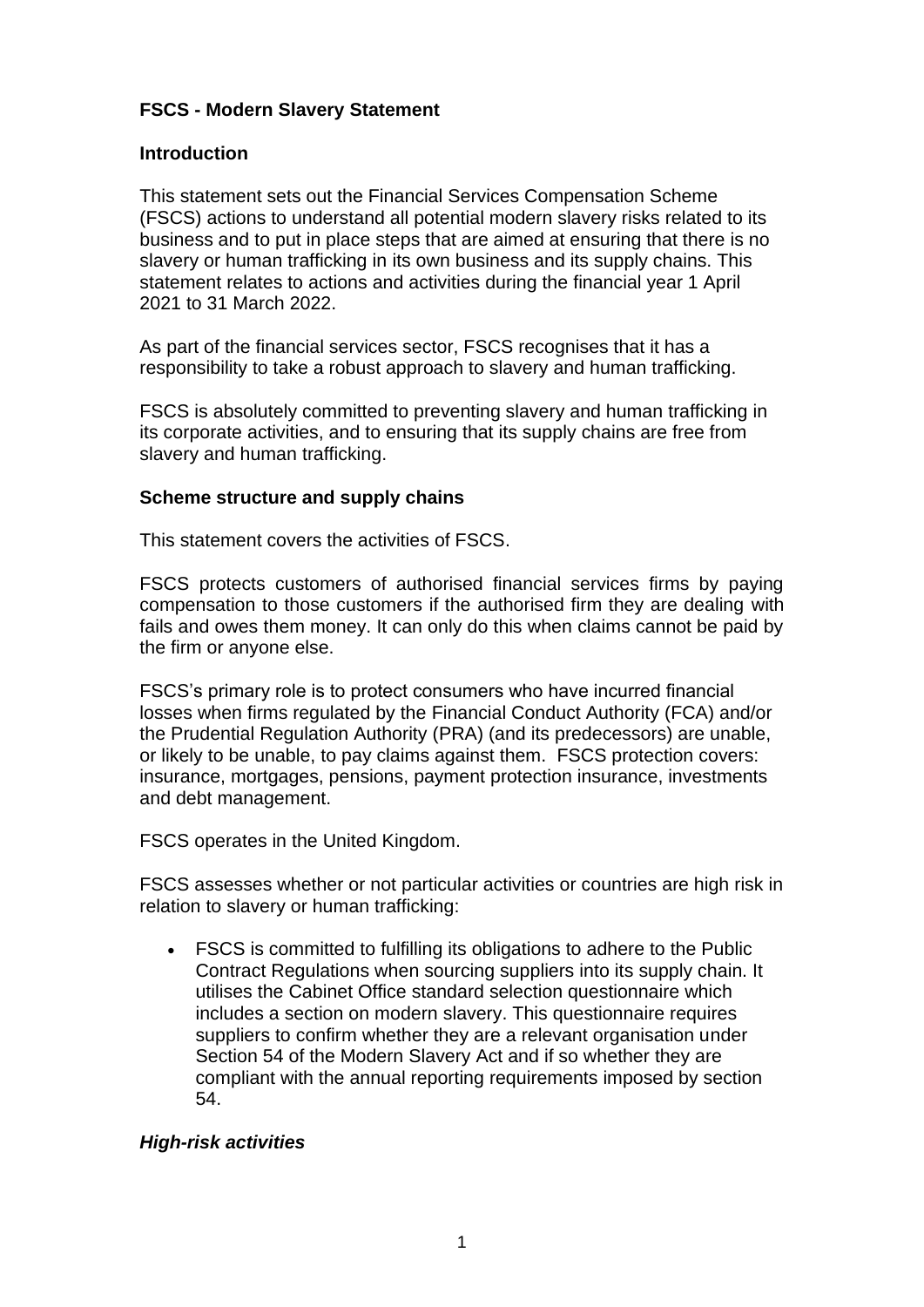FSCS does not undertake any activities that are considered to be at high risk of slavery or human trafficking.

# *Responsibility*

Clear corporate policies ensure that there is no slavery or human trafficking within FSCS's business or supply chains.

## **Relevant policies**

FSCS operates the following policies:

- **Whistleblowing policy** FSCS encourages all its workers, customers and other business partners to report any concerns related to the direct activities or the supply chains of the organisation. This includes any circumstances that may give rise to an enhanced risk of slavery or human trafficking. FSCS's whistleblowing procedure is designed to make it easy for workers to make disclosures, without fear of retaliation.
- **Employee code of conduct** FSCS's code makes clear to employees the actions and behaviour expected of them when representing the organisation. FSCS strives to maintain the highest standards of employee conduct and ethical behaviour when operating and managing its supply chain.
- **Grievance Policy –** FSCS's policy makes clear to employees how concerns relating to work, working environment and working relationships can be made and how they are to be resolved and clearly informs employees that matters related to illegal activities should be raised via the Whistleblowing Policy.
- **Diversity and Inclusion Policy -** An inclusive workplace is an environment where everyone is treated with dignity and respect, where the talents and skills of different groups are valued, and where productivity and customer service improve because the workforce is happier, more motivated and more aware of the benefits that inclusion can bring. This policy is fully committed to the elimination of unlawful and unfair discrimination, both direct and indirect, victimisation, or harassment and values the benefits of a diverse workforce.

## **Due diligence**

FSCS undertakes due diligence when considering taking on new suppliers, and regularly reviews its existing suppliers. The organisation's due diligence and reviews include:

- evaluating the modern slavery and human trafficking risks of each new supplier;
- reviewing on a regular basis all aspects of the supply chain based on the supply chain mapping;
- ensuring that its suppliers adhere to the highest standards of ethics. Suppliers are required to demonstrate that they provide safe working